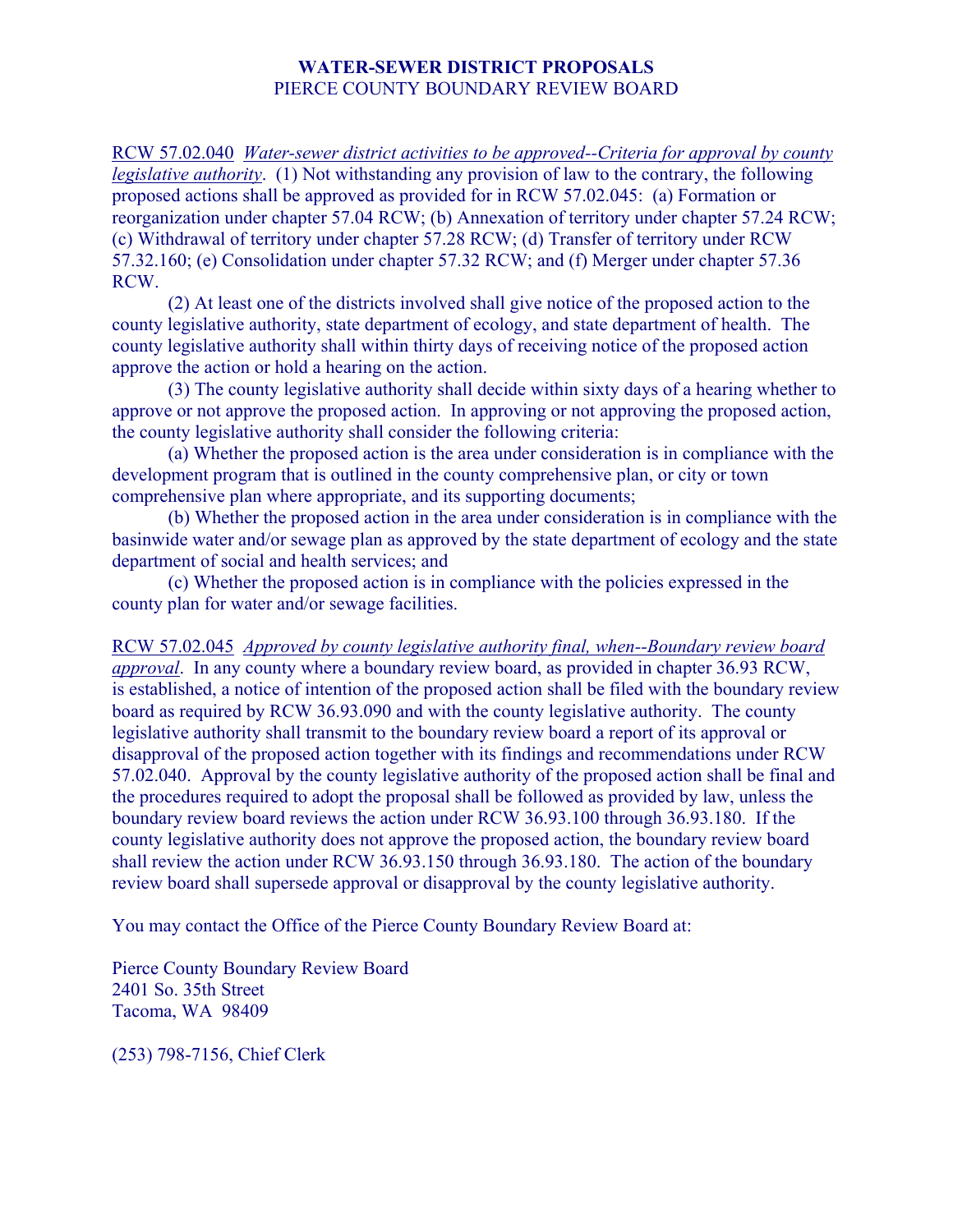## **ANNEXATION TO WATER-SEWER DISTRICT RCW 57.24**

- 1. If you need assistance, contact the Resource Management section of the Pierce County Planning & Land Services Department regarding preparation of an Environmental Checklist and issuance of Determination of Significance/Nonsignificance. Existing districts will act as lead agency. **This is a separate process and should occur first as it takes some time to complete.** The checklist and determination will become part of the Notice of Intention.
- 2. Write the legal description of the **perimeter** boundary of the area proposed for annexation to the district (not a parcel by parcel description); double-spaced and numbered lines are preferable for ease of reference.
- 3. Obtain a copy of Pierce County Assessor's 1/4 section maps (200 scale) and mark the boundary of the proposed annexation area. Submit one copy of the legal description and Assessor's maps to the Clerk of the BRB who will forward them to the County staff for verification. Legal description/map verification should occur prior to circulating petitions because those petitions will contain that legal description and map.

Then choose either the election or petition method:

## Election Method – RCW 57.24.010 and following

4. Initiators must collect signatures from at least 10% of the registered voters who voted in the last general municipal election, who shall be qualified electors on the date of filing the petition, residing within the area described. Contents of the petition are listed in RCW 57.04.030 and include: 1) the objective for the creation/boundary change of the district, 2) designation of the boundaries (as verified above), 3) set forth the fact that establishment/boundary change of the district will be conducive to the public health, convenience, and welfare and will be of benefit to the property included in the district, and 4) specify the proposed property tax levy assessment.

The Auditor's Office has asked that petitions contain both the printed name and signature. Registered voters must sign individually, not as Mr. & Mrs. Street addresses (typed or neatly printed) aid the Auditor's staff in the certification process. If commissioners concur, they file petition with the Clerk of the BRB who will forward it to the Auditor for certification of sufficiency (the Auditor has 10 ten days to certify the petition). If no registered voters reside in area, petition may be signed by owners of majority of acreage.

## OR

Petition Method (alternative to election) – RCW 57.24.070 and following

4. Initiators submit petition to the board of commissioners of water-sewer district containing signatures of owners of not less than 60% of the land area proposed for annexation. This petition may be certified by the board of commissioners of the water district, followed by a hearing and passage of a resolution.